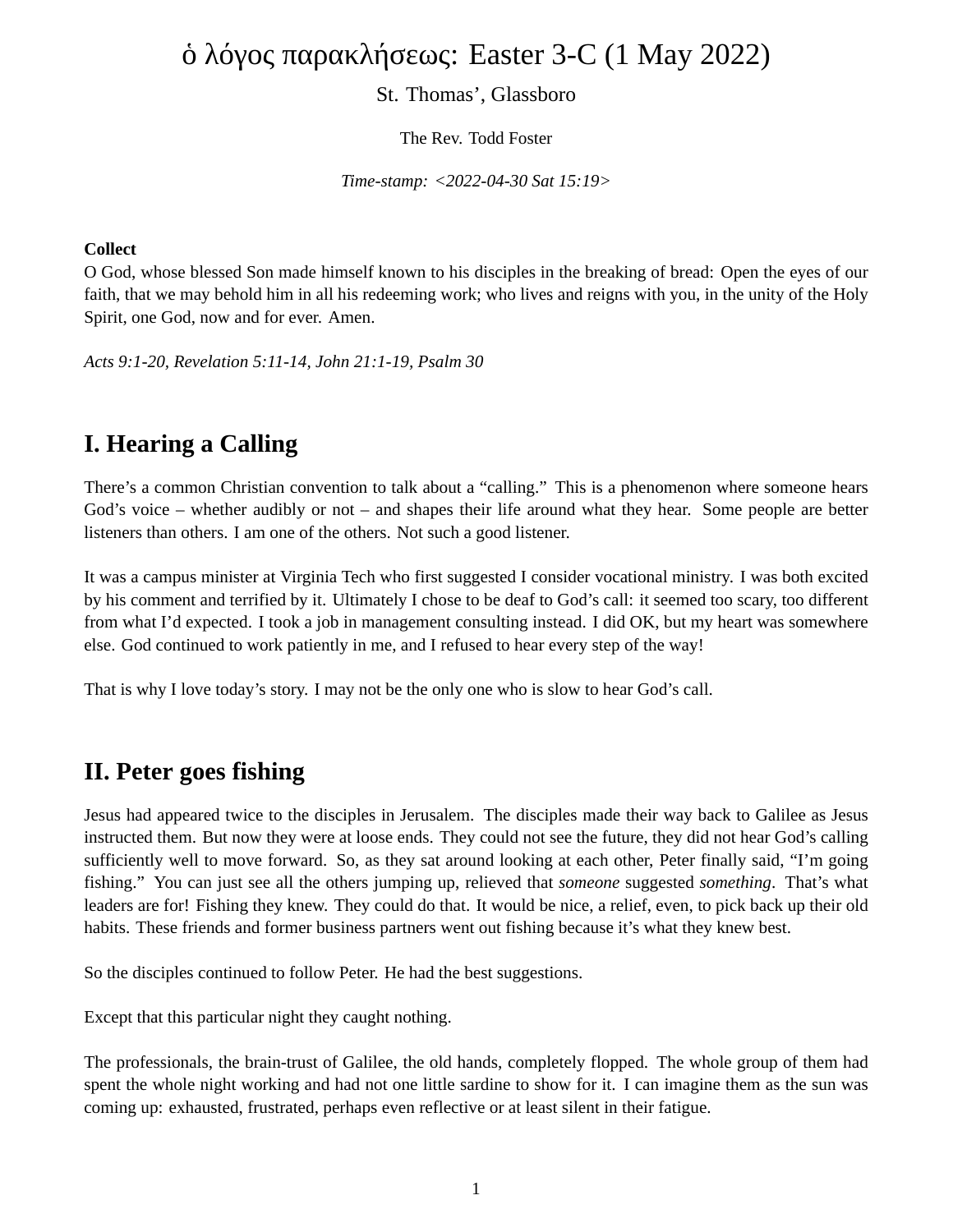## **III. Peter's Calling**

Then some joker on the shore tells them to cast their net on the other side. What I want to know is: Why did they do it? Why did the agree to throw their net in one more time? Was it the force of habit, because someone once told them to do the same thing a couple years before. In another lifetime, before Jesus had been murdered?

But they threw their nets in and were immediately overwhelmed by the catch. They couldn't even pull it into the boat, it was so heavy! Immediately, the disciple whom Jesus loved, the one that stands in for you or me in the Gospel of John, as we look back with the benefit of hindsight, that disciple recognizes what is happening. He told Peter, "It's the Lord!" It was an "Alleluia! Christ is risen!" [The Lord is risen indeed! Alleluia!] It was that kind of moment!

What did Peter do then? He jumped in the water. He completely abandoned the boat, the fish, his friends. There was only one thing on his mind and that was getting to Jesus. Nothing else mattered.

(The disciples, as it happened, continued following Peter, especially as he headed toward Jesus.)

What's great here to me is that the disciple who might be us, you and me, figured out it was Jesus by hindsight. After they caught all those fish he or she said, "Ooooooh. I've seen this before. This is the kind of thing that happens when Jesus is around!" They remembered previous experiences with Jesus and saw the similarity of this experience, and knew that meant Jesus must be near. These are the kinds of experiences *we* get from reading Scripture, from gathering as Church, and from doing God's work in the world.)

What's also great is Peter. Do you know what leadership is? It's Peter, who denied Jesus three times, caring about nothing else but being close to Jesus once more. Our baptismal covenant calls that "repenting and returning to the Lord." That's what Peter did, turning away from the night spent fishing, just as they finally had something in the nets, and returning to Jesus instead! Jesus receives Peter by feeding him, inviting him to rest and relax, and then by giving him opportunity to recant those three denials. And each time Peter recants, Jesus explains what it means for Peter to love Jesus: it is to feed Jesus' lambs. This is Peter's calling. It is to continue to lead the community that Jesus leaves behind, caring for all who would follow Jesus. Even when that means abandoning the boat and following Jesus across the waves, leaving the boat to follow.

#### **IV. Conclusion: Anticipate the consquences (tie back to beginning)**

You'll note this space we meet in is called a "nave": the roof is shaped like a boat. We're in this boat, sailing toward God, following Peter and others who were uncompromising in their attachment to Jesus. Even those who were deeply flawed or slow to understand.

God is calling to you and to me, but to hear God's calling takes faith. It requires courage. I don't always have that courage, and I am practiced at *not* hearing God's call. But I find God works anyway: things just take longer when I'm not actively cooperating. So I tend to see what God is doing in the rear-view mirror. You've heard the saying that hindsight is 20:20? Driving exclusively by looking in the rear-view isn't the safest or most efficient way forward. I guess that just shows you how powerful God is. God can use even that!